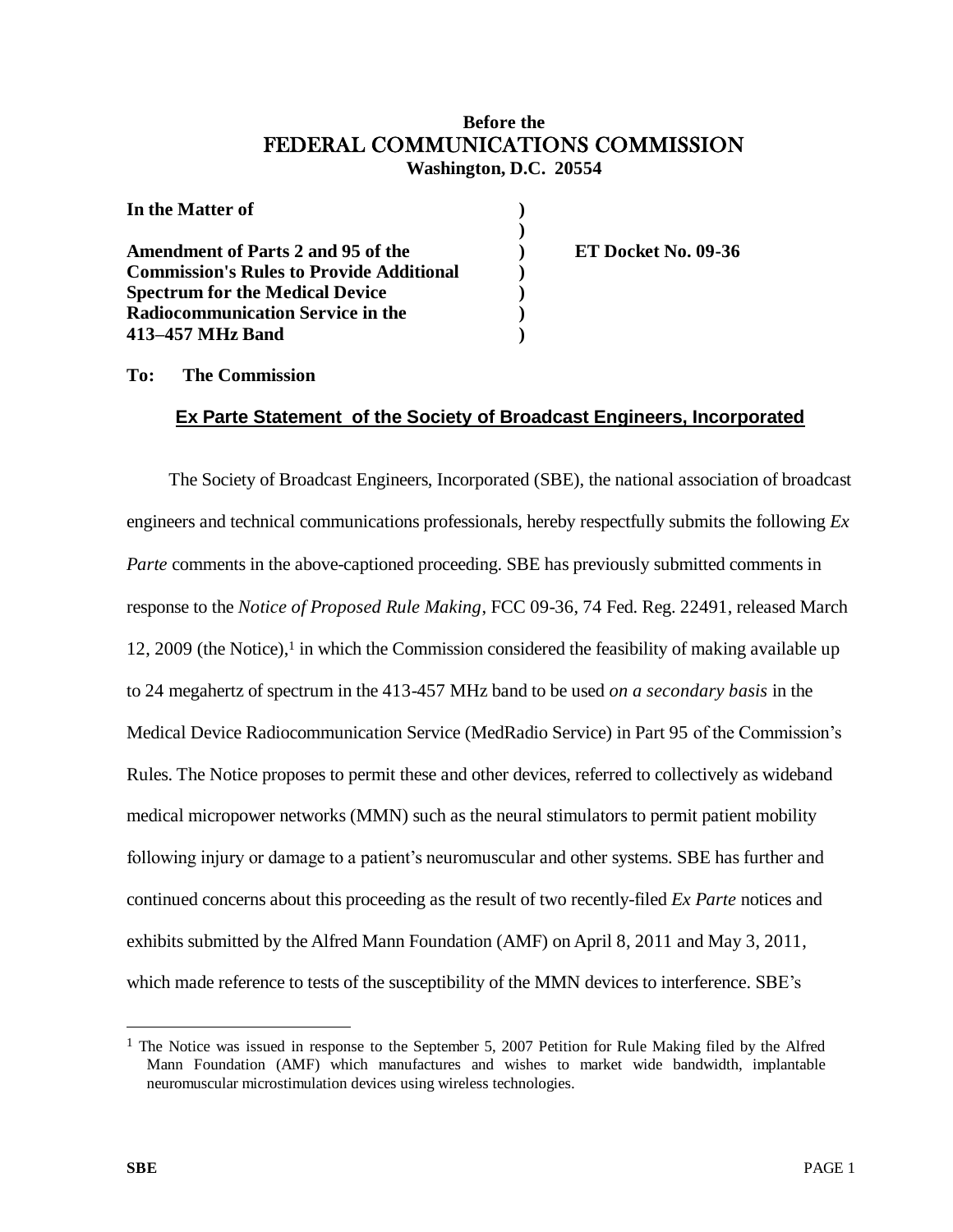principal concern about these studies conducted on behalf of AMF and submitted recently is that the tests involved only government land mobile and fixed transmitters. That testing is *not relevant* to a determination of interference susceptibility of MMNs from broadcast RPU facilities, and yet AMF claimed that "the findings and conclusions [of those studies] can be extrapolated to establish the EMC of MMN and incumbent non-government systems in the band." This is absolutely wrong, and any such extrapolation is dangerous to the health and safety of patients. SBE states for the record as follows:

1. SBE's comments in this proceeding, filed in August of 2009, noted that its interest in this proceeding is principally with respect to the interference *susceptibility* of devices which might be utilized in the MedRadio Service pursuant to rules which may be promulgated pursuant to the Notice. SBE expressed its concern that the Notice in this proceeding included no rules which would govern such interference susceptibility, and AMF itself offered no technical information that would allow an independent evaluation of such interference susceptibility.

2. The Notice in this proceeding refers to use of the bands 413-419 MHz, 426-432 MHz, 438- 444 MHz and 451-457 MHz. The last of these includes spectrum utilized by Part 74, Subpart D, Remote Pickup (RPU) stations. RPU stations operate in, among other bands, 450-451 and 455-456 MHz. While some RPU operations are land mobile-like in their operations, being used for electronic news gathering by radio stations to report breaking news events ubiquitously, others, including IFB transmissions of audio in support of television production and RPU remote broadcasts, are substantially different. RPU and IFB operation typically have very long transmit duty cycles and effective radiated powers in the 40-100 watt range. RPU operation would be cochannel to MMNs in the proposed fourth MMN channel at 451-457 MHz. SBE argued in its comments in 2009 that it would be inappropriate and inconsistent with the Commission's obligation to create an allocation that involves a predictable interference potential. Here, that is precisely what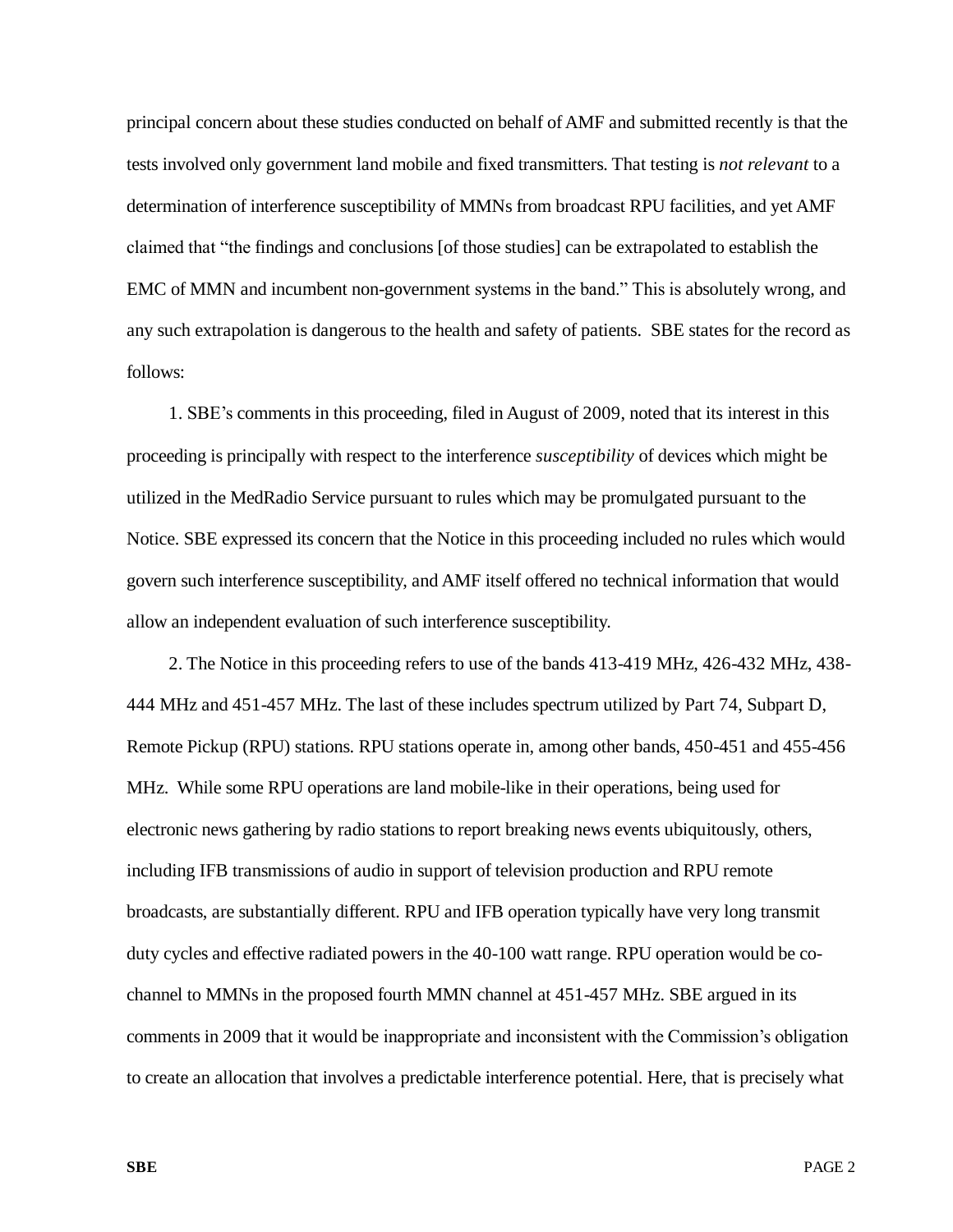is proposed: a secondary allocation for medical applications involving implanted muscle stimulator devices in a band where interference could potentially cause medical harm.<sup>2</sup> More broadly stated, it is poor spectrum policy to create a secondary allocation for an interference-susceptible medical device.

3. Earlier in this proceeding, the National Telecommunications and Information

Administration (NTIA) stated that:

"Measurements are necessary to verify that the interference mitigation techniques will actually protect the MMN Service systems and the individuals that rely on them. To accomplish this, coordinated measurement efforts *with the incumbent spectrum users* are necessary. The MMN Service devices should be thoroughly evaluated prior to initiating a measurement program with the incumbent spectrum users. The authorization of the MMN Service will be subject to the successful completion of measurements that verify the interference mitigation techniques employed protect MMN Service devices from incumbent systems."

SBE is unaware of any testing of MMNs that has involved RPU broadcast systems. Nor, from recent *ex parte* submissions by AMF in this proceeding, does it appear that any such compatibility analyses were conducted relative to broadcast RPU systems.

4. AMF claims it has done some EMC testing through ITT Corporation, using Comsearch as a subcontractor. The EMC analysis conducted by ITT was reported to the Joint Spectrum Center (JSC). The Mann Foundation draws a number of broad conclusions regarding the interference susceptibility of its MMN devices from this study. The Mann Foundation claims in its April 8, 2011 *ex parte* filing that a study was done of EMC between MMNs and incumbent government systems. These tests included "the EMC of MMN receivers – both master control unit (MCU) and implanted microstimulator receivers – in the presence of RF emissions from incumbent government systems."

<sup>&</sup>lt;sup>2</sup> The Notice in this proceeding, at paragraph 17, asks about the suitability of this band "for use by medical" micro-power networks or other similar bandwidth intensive medical implant networks *that require a high degree of operational reliability*." AMF itself has stated that the bands between 450 and 470 MHz are unsuitable due to the fact that the band is "congested and populated with commercial, high-power transmitters that could preclude reliable operation of lower-power, wireless medical implant devices."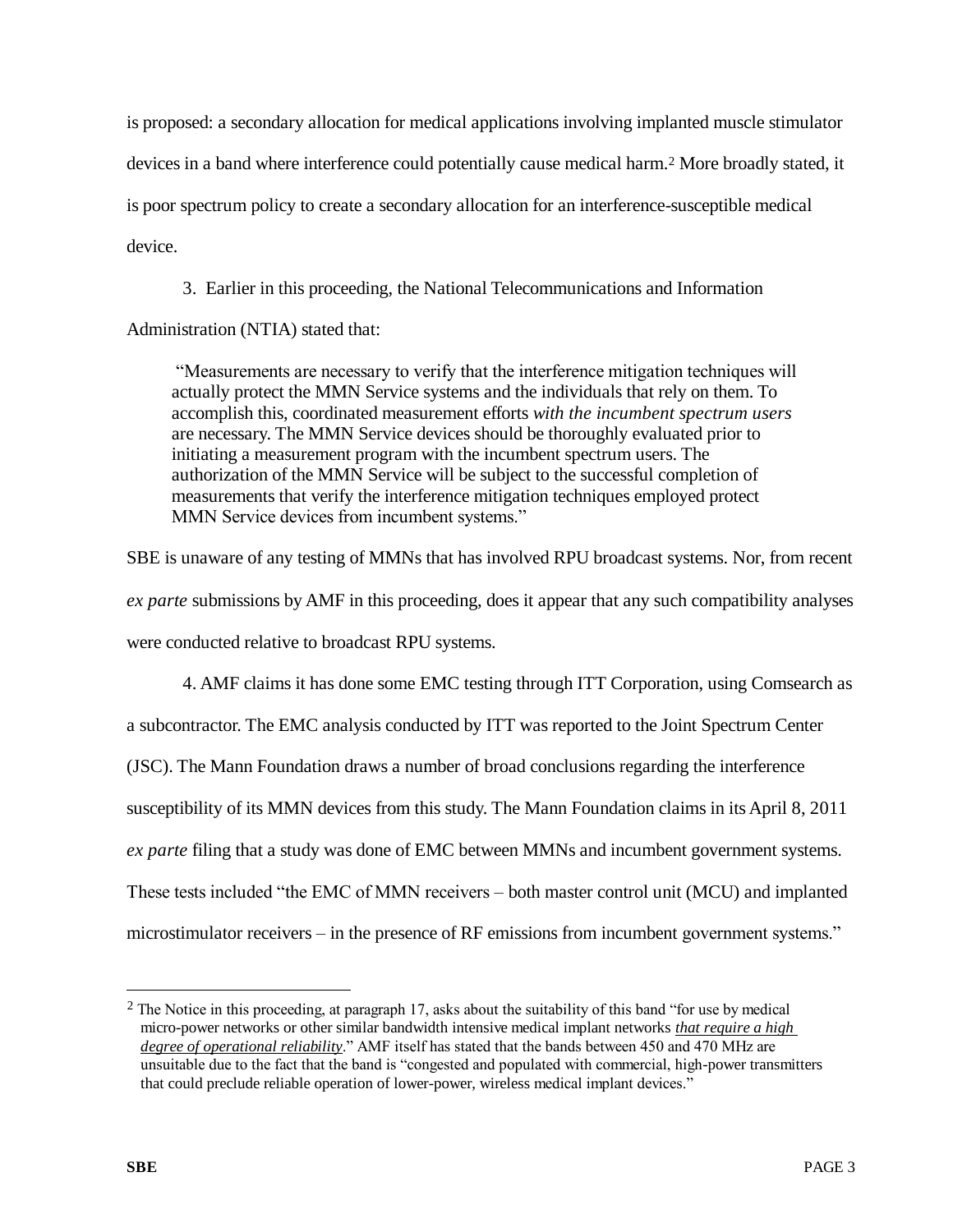With respect to these tests specifically, AMF alleges that the study found that MMN "interference mitigation techniques of notching and dynamic channel switching…'*may effectively eliminate* the potential for [harmful interference] and allow the MMN to simultaneously operate with [incumbent government] systems at distances less than the calculated RSD."(emphasis in original). AMF alleges that the ITT study also concluded that MMNs can operate without interference *from government fixed radiolocation transmitters* (sic) at distances less than the predicted RSDs "due to the low probability that the interfering and desired signals are received simultaneously, forward error correction techniques and the frequency agility of the MMN that is designed to dynamically switch channels when harmful interference is detected."

5. At page 4 of the AMF April 8, 2011 *ex parte* filing, AMF states that:

Although the JSC Report did not specifically examine incumbent non-government systems in the 450-460 MHz frequency band, its findings and conclusions can be extrapolated to establish the EMC of MMN and incumbent non-government systems in the band. Non-government fixed and land mobile radio systems int eh 450-460 MHz frequency band operate under comparable technical parameters as government fixed and land mobile radio systems in the 420-450 MHz frequency band. In fact, most of these non-government systems are virtually identical to their government counterparts and are supplied from the same manufacturers. Thus, in view of these technical similarities, the JSC Report's EMC findings and conclusions are equally applicable to incumbent non-government fixed and land mobile radio systems in the 450-460 MHz frequency band.

Essentially, none of these statements is accurate with respect to broadcast RPU systems.

6. SBE has three concerns about the studies conducted and submitted by AMF in this proceeding, and the conclusions drawn by AMF about them. First of all, the testing that was done by ITT did not involve any broadcast RPU systems, and it was not done with any broadcast industry representatives involved. Second, the test conclusions are tentative on their face. The interference mitigation designs (AMF claims) "may" eliminate interference at certain distances. That determination of interference susceptibility is insufficient to permit the adoption of rules that will effectively protect patients against failures of the MMNs due to interference from licensed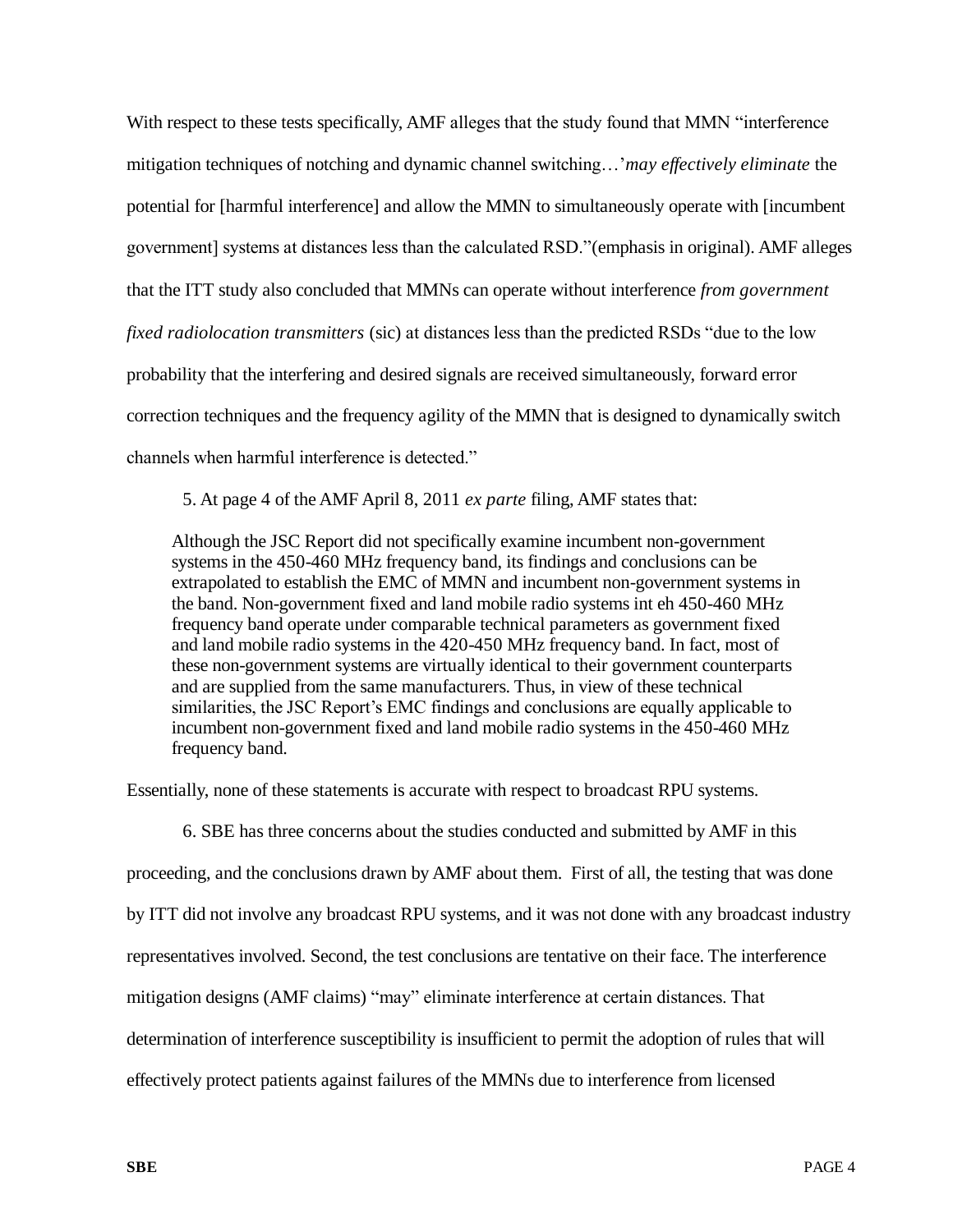incumbent radio services, even assuming that the extrapolation <sup>3</sup> that AMF claims can be made is reasonable. Third, and most importantly, the testing that was performed, limited as it was to certain government systems, is not at all relevant to a determination of interference susceptibility of MMNs from broadcast RPU facilities.

6. Broadcast RPU facilities are substantially dissimilar to government fixed radar facilities and to government land mobile facilities. AMF's extrapolation argument, quoted above, assumes incorrectly that government land mobile equipment is identical, and operates on identical or similar parameters as non-government land mobile communications in the 450-460 MHz band. As SBE has previously explained in this proceeding, RPU operation is unique, and the testing of government land mobile and fixed radiolocation facilities reveals little or nothing about the EMC susceptibility of MMNs from RPUs. RPU operation is mobile and the locations unpredictable. While land mobile operations have intermittent duty cycles, RPU transmitters can and regularly do transmit continuously for several hours when a remote broadcast is in progress. MMN operation is not proposed to be restricted to medical care facilities. Even if it was, a remote broadcast at a local hospital (a frequent event in news gathering operations daily) would place the RPU transmitter in close geographic proximity to MMN patients. Such operation could generate a strong co-channel interfering signal that could be present for hours. Typical RPU base stations may have 46 to 50 dBm ERP . RPU systems generally use antennas close to ground levels and in the horizontal plane of the wearer of an MMN system. Power levels of RPU transmitters are typically 40 to 100 watts output power. RPUs have variable bandwidths. A 25 kHz emission at 100 watts would result in a power density of 4 mW/Hz. The same power using a 12.5 kHz bandwidth would yield a density of

 $\overline{a}$ 

<sup>&</sup>lt;sup>3</sup> AMF asserts without any technical support whatsoever that the EMC test results of MMN device susceptibility to interference from government land mobile systems can be extrapolated to apply as well to other incumbent systems, such as broadcast RPU operation.